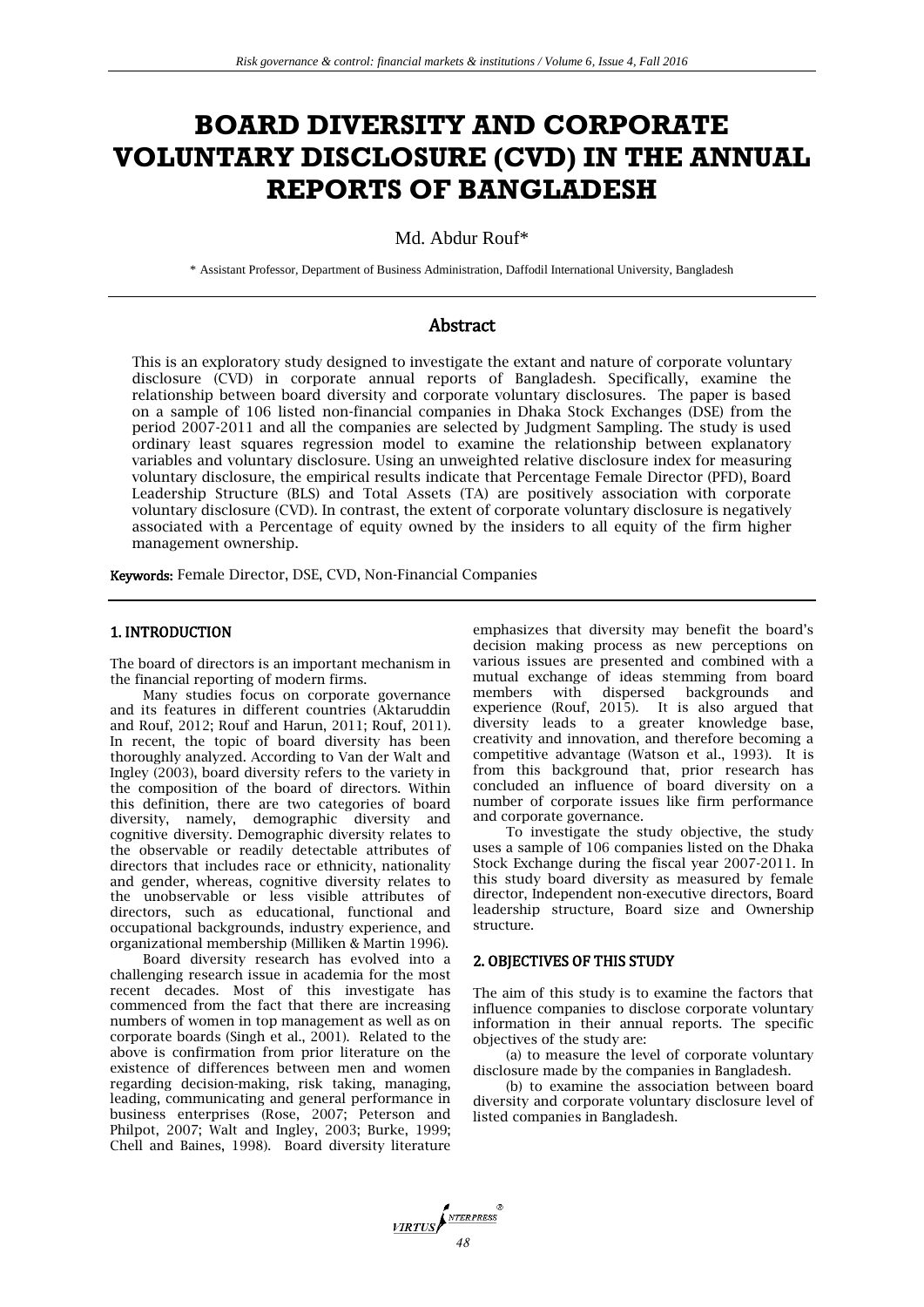## 3. LITERATURE REVIEW AND HYPOTHESES DEVELOP

## 3.1. Female Directors

A board of directors is a body of elected or appointed members who jointly oversee the activities of a company or organization. A board is generally composed of inside and outside members. Inside members are selected from among the executive officers of a firm. Outside directors are members whose only affiliation with the firm is their directorship. Board diversity is namely, demographic diversity and cognitive diversity. Demographic diversity For the purpose of this study, one important dimension of board diversity is examined; namely gender diversity. This dimension is chosen because of their benefits offered to firms. For examples, a female director may bring not only different perspectives, valuable skill and knowledge to share, but also share different values, norms and understanding, which may consequently increase the quality of strategic decision making and promote better governance in firms (Ruigrok et al. 2007). According to Rouf, M. A. (2015) found that boards with a larger proportion of female directors are significantly and positively associated with higher levels of voluntary disclosure in Bangladesh. In this view, it is argued that a firm may have higher level of disclosure if the boards consist of more female directors. These observations suggest the following hypothesis:

*H1 : A higher proportion of female directors on a board are positively related to the level of corporate voluntary disclosure.*

## 3.2. Independent Directors

A board is generally composed of inside and outside members. Inside members are selected from among the executive officers of a firm. They either belong to the management group or are the family that owns the firm. Outside directors are members whose only affiliation with the firm is their directorship.

Patelli, L., and A. Prencipe (2007) reported that composition of the board is one of several factors that can mitigate agency conflicts within the firm. Akhtaruddin and Rouf (2012) argument is that independent directors are needed on the boards to monitor and control the actions of executive directors who may engage in opportunistic behavior and also to ensure that managers are working in the best interest of the principal. Cheng and Courtenay (2006) found that boards with a larger proportion of independent directors are significantly and positively associated with higher levels of voluntary disclosure in Singapore. In addition, Chen and Jaggi (2002) examined the association between independent directors and corporate disclosure. They found a positive relationship between a board with a higher proportion of independent directors and comprehensive financial disclosure.

Haniffa and Cooke (2002) argue that an independent board serves as an important check and balance mechanism in enhancing boards' effectiveness. Support for these assertions is further provided by Akhtaruddin and Rouf(2012); Simon and Kar (2001); Rouf (2011) and Eng and Mak (2003). Ho and Wong (2001) do not find association between

the proportion of outside non-executive directors and the extent of voluntary disclosure. Aktaruddin, M. et al.(2009) and Obeua S Persons (2009)find that firms can expect more voluntary disclosure with the inclusion of a larger number of independent nonexecutive directors on the board. A firm may have higher level of disclosure if the boards consist of more outside directors. These observations suggest the following hypothesis:

*H2 : A higher proportion of independent directors on a board is positively related to the level of corporate voluntary disclosure.*

## 3.3. Board Leadership Structure

Within the context of corporate governance, the central issue often discussed is whether the chair of the board of directors and CEO positions should be held by different persons (dual leadership structure) or by one person (unitary leadership structure). According to agency theory, the combined functions (unitary leadership structure) can significantly impair the boards' most important function of monitoring, disciplining and compensating senior managers. It also enables the CEO to engage in opportunistic behavior, because of his/her dominance over the board. Rouf (2011), Aktaruddin and Rouf(2012) finds that firms can expect more voluntary disclosure with the dual leadership structure. Forker (1992) empirically studied the relationship between corporate governance and disclosure quality, and presented evidence of a negative relationship between disclosure quality and 'dominant personality' (measured as CEO and board chair combined). Hence, to the extent that the combined chair/CEO positions "signals the absence of separation of decision management and decision control" (Barako, D.G. et al. (2006) , the following hypothesis is examined:

*H3 :The extent of corporate voluntary disclosure is positively related for firms with a dual leadership structure.* 

## 3.4. Board Size

Board size may influence the level of voluntary disclosure. The level of disclosure is a strategic decision made of the board of directors. As a toplevel management body, the board of directors formulates policies and strategies to be followed by managers. It has been argued that a greater number of directors on the board may reduce the likelihood of information asymmetry (Chen and Jaggi, 2000; Rouf, 2011). Research emphasizes the importance of strategic information and resources in a highly uncertain environment. The size of the board is believed to affect the ability of the board to monitor and evaluate management and small board encourages faster information processing (Zahra, et al., 2000). Aktaruddin, M. et al., (2009) finding of their study is a positive association between board size and level of corporate voluntary disclosure. Further, the ability of directors to control and promote value-creating activities is more likely to increase with the increase of directors on the board. With more directors, the collective experience and expertise of the board will increase, and therefore,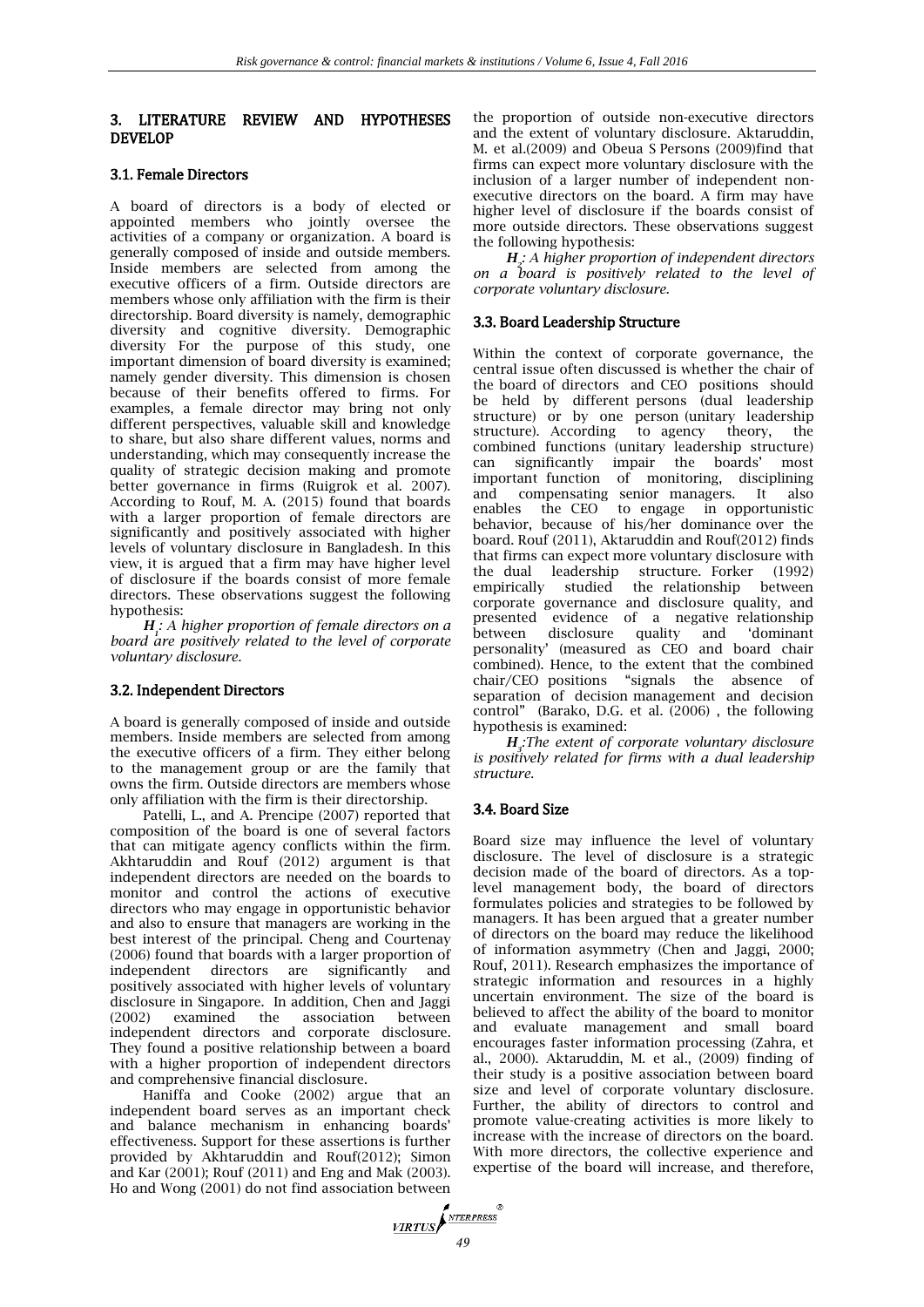the need for information disclosure will be higher. The following hypothesis is examined:

*H4 : The number of directors on a board is positively related to the level of corporate voluntary disclosure.* 

#### 3.5. Ownership Structure

Ownership structure is another mechanism that aligns the interest of shareholders and managers (Akhtaruddin, M. et al.2009; Wang, K. et al., 2008; Rouf and Harun,2011; Haniffa and Cooke, 2002; Chau and Gray, 2002). The agency theory suggests that where there is a separation of ownership and control of a firm, the potential for agency costs arises because of conflicts of interest between contracting parties. It is believed that agency problems will be higher in the widely held companies because of the diverse interests between contracting parties. By utilizing voluntary disclosure, managers provide more information to signal that they work in the best interests of shareholders.

In this study, ownership structure is proxied by management ownership. Using agency theory, it is argued that firms with higher management of ownership structure may disclose less information to shareholders through voluntary disclosure. It is because the determined ownership structure provides firms lower incentives to voluntarily disclose information to meet the needs of non-dispersed shareholders groups. In Australia, McKinnon and Dalimunthe (2009) note that companies with a single ownership structure disclose more voluntary information. Rouf and Harun (2011) suggested a negative association between management ownership structure and the level of voluntary disclosure by Bangladeshi listed firms. Akhtaruddin, M. et al.(2009) find that a higher proportion of outside share ownership is positively related to the level of voluntary disclosure. In addition, Hongxia, Li & Ainian, Qi (2008) shown that higher managerial ownership have high level of voluntary disclosures. Eng and Mark (2003) reported that lower management ownership and significant government ownership are associated with higher disclosure among listed firms in Singapore. Haniffa and Cooke (2002) indicate that the extent of family control in a firm is negatively associated with the amount of voluntary disclosure. Their evidence suggests that family controlled firms do not require additional information because the owner managers could access the information easily, thus leading to low agency costs and low information irregularity. The management entrenchment hypothesis could also explain the negative association and its effects could negate the positive effects of the agency cost explanations. The significant role of management ownership in influencing voluntary disclosures practices of firms from the prior researcher. So it is expected that ownership structure will influence the voluntary disclosure information. The hypothesis is formally stated as:

*H5 : The extent of corporate voluntary disclosures is negatively associated with a higher management ownership.*

#### 3.6. Firm Size

Most of these studies found that size of the firm does affect the level of disclosure of companies.

Hossain, M. & Hammani, H.(2009); Jilnaught & Norman(2009); Hossain & Mitra(2004); Akhtaruddin and Rouf(2012); Barako et al.(2006) investigated that the larger the firm, the more likely they will make voluntary disclosures. Based on the study done world wide, for example (Aripin, N., et al.,2008;Watson et al., 2002; Da-Silva & Christensen, 2004; Wallace et al.,1994; Samir, M. et al.,2003; Ho and Wong, 2001); they suggested the underlying reasons why larger firms disclose more information. In this study, total sales and total assets will be used as the measures of company size. The following specific hypotheses have been tested regarding size of the firm:

 *H<sup>6</sup> : The extent of corporate voluntary disclosures is positively associated with the total assets.*

 *H<sup>7</sup> : The extent of corporate voluntary disclosures is positively associated with the total sales.*

#### 4. DESIGN OF THE RESEARCH STUDY

#### 4.1. Framework

Considering all factors of the independents and dependent variables, the model of the study is depicted the following section-4.2

#### 4.2. Measurement

| <b>Dependant</b><br>variable | <b>Definition</b>                  | <b>Measurement</b>                                                                                                                                                                                         |  |  |
|------------------------------|------------------------------------|------------------------------------------------------------------------------------------------------------------------------------------------------------------------------------------------------------|--|--|
| <b>TVDE</b>                  | Total Voluntary<br>Discloser score | Total number of<br>points awarded for<br>voluntary discloser,<br>i.e strategic, non-<br>financial and<br>financial information<br>(coding one "1" if the<br>company disclose<br>and Zero "0"<br>otherwise) |  |  |
| Independent<br>variables     | <b>Definition</b>                  | <b>Measurement</b>                                                                                                                                                                                         |  |  |
| <b>PFD</b>                   | <b>Female Director</b>             | Percentage of female<br>directors to the total<br>directors on board a<br>firm.                                                                                                                            |  |  |
| <b>IND</b>                   | Independent<br>director            | Percentage of<br>independent<br>directors to the total<br>directors on board a<br>firm.                                                                                                                    |  |  |
| <b>BLS</b>                   | Board<br>Leadership<br>Structure   | 1 for duel or 0 non-<br>dual                                                                                                                                                                               |  |  |
| <b>BSZE</b>                  | <b>Board Size</b>                  | <b>Total Number of</b><br>member on each<br>board                                                                                                                                                          |  |  |
| OS                           | Ownership<br>structure             | Percentage of equity<br>owned by the<br>insiders to an all<br>equity firm.                                                                                                                                 |  |  |
| <b>TA</b>                    | <b>Total Assets</b>                | The value of the total<br>assets of a firm                                                                                                                                                                 |  |  |
| <b>TS</b>                    | <b>Total Sales</b>                 | The value of the total<br>sales turnover of a<br>firm                                                                                                                                                      |  |  |

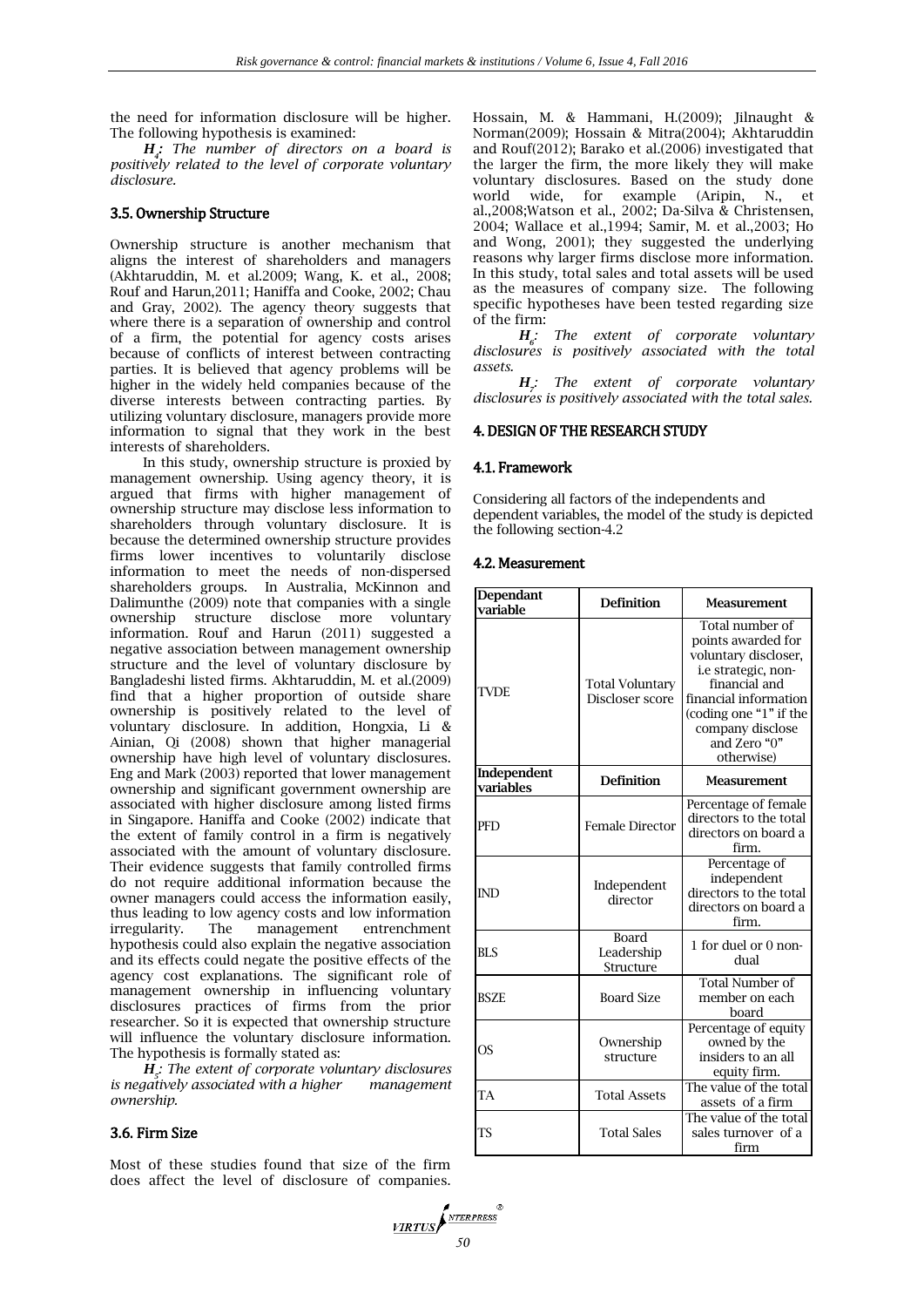## 4.3. Sample Selection and Data Collection

At the end of 2011, 270 companies are listed on Dhaka Stock Exchange (DSE). Sample is taken from annual reports of listed companies on Dhaka Stock Exchange (DSE) and all the companies are selected by Judgment Sampling. The criteria for selecting the sample firms are: (i) the Company must be a firm (Non-financial Company), (ii) annual reports must be available on the Dhaka Stock Exchange and (iii) the firm must have been listed for the entire period of the study from 2007 to 2011. The total 106 companies are fulfilled the above three criteria. The companies are mainly classified into two categories, Financial and Non-financial. Out of 270 companies, 150 companies are Non-financial and the others are Financial. Among the 150 Non-financial companies, annual report of 44 companies is not available on DSE from the period of 2007 to 2011.The selected companies listed on the DSE which fulfilled the judgment criteria are classified as cement & ceramics, engineering, food & allied, fuel & power, pharmaceuticals & chemicals, textile, tannery, Jute and miscellaneous. The annual reports of the sample companies are collected from the DSE seminal library. Firm-specific characteristics and Corporate-governance attributes is collected from the annual reports of listed companies on DSE. According to the classification of the Non-financial companies the distribution of the sample companies are given in Table 1.

**Table 1.** Distribution of sample by industry types

|                       | Population    |        | Sample        |        |  |
|-----------------------|---------------|--------|---------------|--------|--|
| <b>Industry Types</b> | <b>Number</b> | %      | <b>Number</b> | %      |  |
| Cement &              | 12            | 8.00   | 9             | 8.49   |  |
| Ceramics              |               |        |               |        |  |
| Engineering           | 25            | 16.67  | 18            | 16.98  |  |
| Food & Allied         | 18            | 12.00  | 12            | 11.32  |  |
| Fuel & power          | 15            | 10.00  | 11            | 10.38  |  |
| Pharmaceuticals       | 25            | 16.67  | 16            | 15.09  |  |
| & Chemicals           |               |        |               |        |  |
| Textile               | 32            | 21.33  | 21            | 19.81  |  |
| Tannery               | 5             | 3.33   | 5             | 4.72   |  |
| <b>Iute</b>           | 3             | 2.00   | 3             | 2.83   |  |
| Miscellaneous         | 15            | 10.00  | 11            | 10.38  |  |
| Total                 | 150           | 100.00 | 106           | 100.00 |  |

*Sources: Dhaka Stock Exchanges Library*

## 4.4. The Selection of Index- Weighted vs. Un-Weighted

Cooke (1989) mentions that there are two methods for determining the index of level of corporate disclosure namely, weighted and unweighted. This is mainly because of the fact that not all the items mentioned in different disclosures are equally important. The relative importances of different items are different to different users. The unweighted method treats all the discloseable items are equally important (Akhtaruddin, 2005). Moreover, Rouf (2011) finds that all disclosure items are equally important to average users. Although there are different levels of users of disclosure items, the market trying to cope with the changing world should consider all the mandatory items equally. If there is no provision in relevant laws regarding the relative importance, segregating is not possible. The prior experiences of weighted approach Akhtaruddin (2005) states that weighted approach has, in fact, encountered several problems pointing out that unweighted approach also has some limitations such as giving nil score for an item to company which is not applicable for that company. However, the unweighted approach has got superiority supported by the research works done by Owusu-Ansah (1998) Wallace and Naser (1995). That is why this research is also carried out by unweighted index and this is here after known as VDI (Voluntary Disclosure Index)

## 4.5. Development of a Corporate Voluntary Disclosure Index

Previous research has examined the disclosure behavior of firms using a disclosure checklist. The disclosure checklist developed by Meek, Roberts and Gray (1995) was used to examine the voluntary disclosure of firms in developed countries. Chau and Gray (2002), and Ho and Wong (2001) have also used this disclosure checklist with some modifications to examine the voluntary disclosure of Hong Kong and Singapore firms. The level of voluntary disclosure of the sample firms in this study was measured using a disclosure index that was developed in consultation with the disclosure checklist used by Akhtaruddin, M. (2009), Chau and Gray (2002), Akhtaruddin and Rouf(2012), and Rouf and Harun (2011).

A total of 91 items were identified in compliance with voluntary disclosure items provided by listed firms in Bangladesh. These items were then compared with listing requirements for Dhaka stock exchange (DSE) and a mandatory disclosure checklist prepared by Akhtaruddin, M. (2005) in Bangladesh. Since the focus of this research is voluntary disclosures, the preliminary list of 91 items was subjected to a through selection to eliminate those that are mandated. This list was sent to various experts (professor, professional chartered accounted & Cost and Management accounted etc.) for selection and as a result of their feedback, the initial list of 91 items was reduced to 68 items. The disclosure items are classified into thirteen categories: general corporate information, corporate strategic information, corporate governance information, financial information, financial review information, foreign currency information, segmental information, employee information, research & development information, future forecast information, share price information, social responsibility information and graphical information.(A list of the final 68 items is included in Appendix-1)

I employed an unweighted approach for this study. This approach is most appropriate when no importance is given to any specific user-groups (Rouf et al.,2014; Akhtaruddin, M. et al., 2009; Hossain, M. and Hammami, H., 2009). The items of information are numerically scored on a dichotomous basis. According to the unweighted disclosure approach, a firm is scored "1" for an item disclosed in the annual report and "0" if it is not disclosed. The total voluntary disclosure index (TVDX) is then computed for each sample firm as a ratio of the total disclosure score to the maximum possible disclosure by the firm. The disclosure index for each firm is then expressed as a percentage.

One potential problem with this approach is that a firm may be penalized for not disclosing an

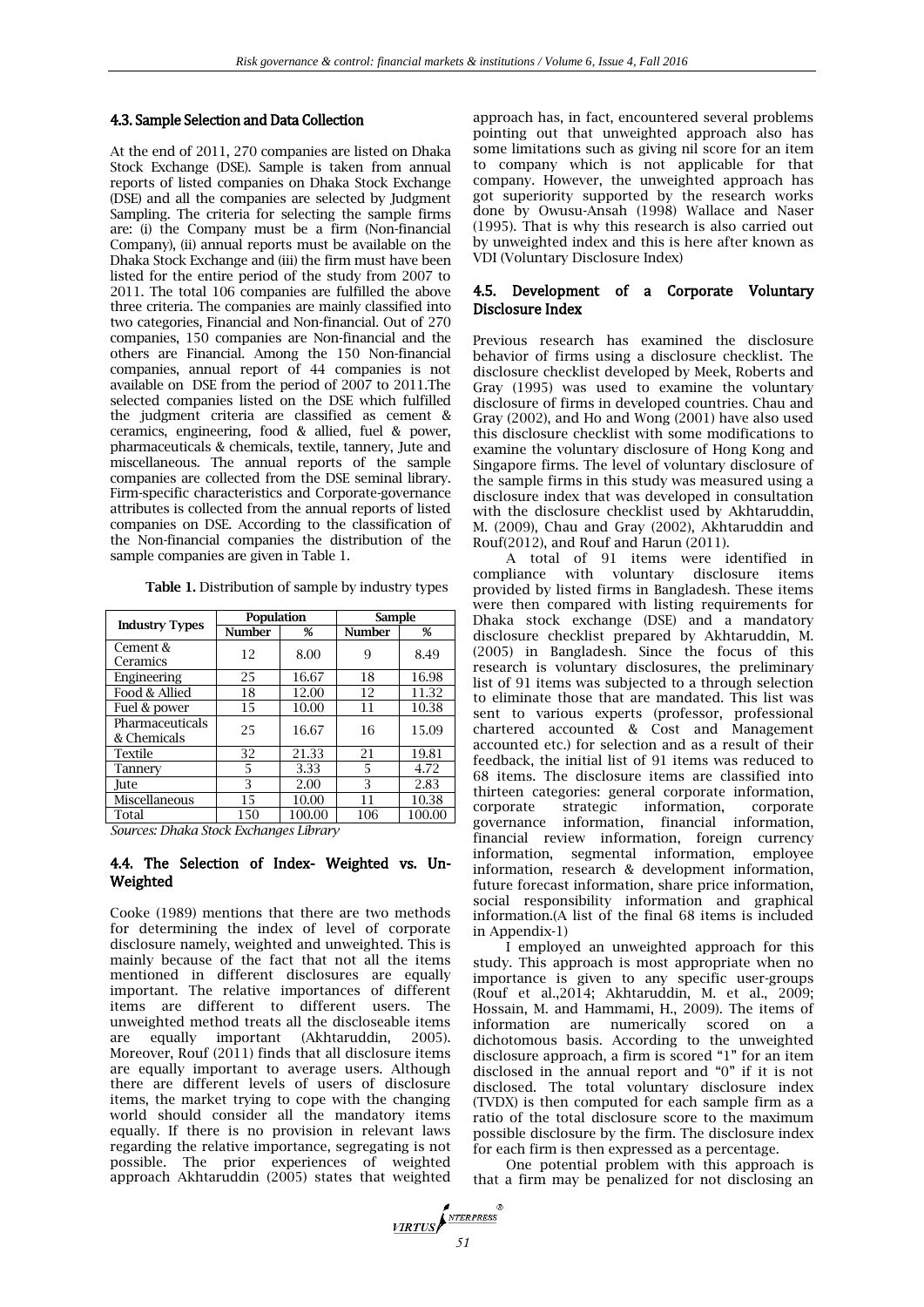item of information although there is no information to disclose on it. In order to overcome this problem, an information item was coded as "not applicable" when no similar information could be found in any part of the annual report. For firms having not applicable items, the use of a relative index is suggested (Owusu-Ansah, 1998).

The relative index approach is the ratio of what a firm actually disclosed to what the firm is expected to disclose (for example, if the maximum possible disclosure score for a firm is 64 and the firm did disclose 48 out of the 64 items in the annual report, then the TVDX is  $= 48/64 = 0.75$ ). This approach has been used in several prior studies (Rouf and Harun,2011; Ho and Wong, 2001; Chau and Gray, 2002; Akhtaruddin, M., et al.2009). Typically the extent of voluntary disclosure depends largely on the items of information included in the disclosure checklist. Selection of information items is thus a very critical factor in the measurement of corporate disclosure. A disclosure checklist incorporates significant items of information that managers are expected to provide in corporate annual reports (CARs) in order to satisfy the information needs of different user-groups (Ho and Wong, 2001; Chau and Gray, 2002). The employment of the disclosure index approach is therefore considered effective to capture voluntary disclosures by the sample firms.

#### 4.6. Model Specification and Multiple Regression

The multiple regression method is used to examine the relationship between Firm-Specific Characteristics and Corporate Governance with the Voluntary disclosure in annual reports of Bangladesh.

The result of regression analysis is an equation that represents the best prediction of a dependent variable from several independent variables.

This method is used when independent variables are correlated with one another and with the dependent variable.

The following regression equation is estimated as follow:

$$
TCVD_{i,j,t} = \sum_{t=1}^{Nij} Xij
$$

Where,

TCVD = total corporate voluntary disclosure score

for  $j<sup>th</sup>$  firm at the time t,

$$
N_{ij} = i^{th} item for j^{th} firm
$$
  
t = year

$$
\begin{array}{c} TCVD = a + \beta_1 PFD + \beta_2 PINDI + \beta_3 BLS + \beta_4 BSZE - \\ \beta_5 PEOI + \beta_6 TA + \beta_7 TS + \epsilon \end{array}.
$$

Expected sign  $(+)$   $(+)$   $(+)$   $(+)$   $(+)$   $(+)$   $(+)$ 

*TCVD = Total corporate voluntary disclosure score received from each company*

*PFD =Percentage of female directors to directors on board.*

*PIND =Percentage of independent non-executive directors to directors on board.*

*BLS = Board leadership structure, 1 for duel or 0 non-dual*

*BSZE = Total number of member on each board. PEOI =Percentage of equity owned by the* 

*insiders to all equity of the firm.*

 $A =$  total constant, and  $\varepsilon$  = the error term

In this model, all independent variables enter the regression equation at once to examine the relation between the whole set of predictors and the dependent variable.

#### 7.1. Descriptive Statistics

| <b>Variables</b> | N   | Minimum | Maximum    | Mean     | <b>Std. Deviation</b> |
|------------------|-----|---------|------------|----------|-----------------------|
| <b>VD</b>        | 106 | 18.24   | 72.35      | 42.8530  | 13.94820              |
| <b>PFD</b>       | 106 | 0.00    | 56.00      | 12.7643  | 14.74514              |
| <b>IND</b>       | 106 | 0.00    | 20.00      | 10.5666  | 6.17946               |
| <b>BLS</b>       | 106 | 0.00    | 1.00       | 0.66     | 0.45                  |
| <b>BSZE</b>      | 106 | 4.00    | 13.00      | 7.36     | 1.67                  |
| <b>PEOI</b>      | 106 | 8.00    | 86.00      | 40.87    | 17.91                 |
| TA               | 106 | 32.74   | 590787.60  | 35858.58 | 96828.14              |
| <b>TS</b>        | 106 | 19.78   | 1056253.30 | 31075.36 | 125927.34             |

**Table 3.** Descriptive Statistics for Independent Variables

Table 3: presents descriptive statistics for the sample firms from 2007 to 2011. The results from the disclosure index indicate (TVD) that the level of average voluntary disclosure in the sample companies is 42.85%. The highest score achieved by a firm is 72.35% and the lowest score is 18.24% with a standard deviation of 13.94%. It seems that the firms are widely distributed with regard to voluntary disclosure. It is consistent with Hossain and Hammami (2009) in Qatar (36.84%), Akhtaruddin *et al.,* (2009) in Malaysia (53.20%) and Al-Shammari (2008) in Kuwait (46%). The average Percentage of Female Director is 12.76 with a standard

deviation is 14.74. The mean of the proportion of independent non-executive directors (PIND) to the directors on the board is 10.56% with a standard deviation is 6.18%. The average board leadership structure (BLS) is 0.66 with a standard deviation 0.45. The average board size (BSZE) is 7.36 with minimum and maximum sizes of 4 and 13 respectively. Percentage of equity owned by the insiders to all equity of the firm is 40.87 with standard deviation is17.90.The average firm size is (Taka Bangladeshi) Tk.35858.58 lakh and Tk.31075.36 lakh respectively in terms of total assets (TA) and total sales (TS).

$$
\underbrace{\text{VIRTUS}}_{52} / \underbrace{\text{NTERPRESS}}^{\text{S}} \underbrace{\text{SUSR}}_{52}
$$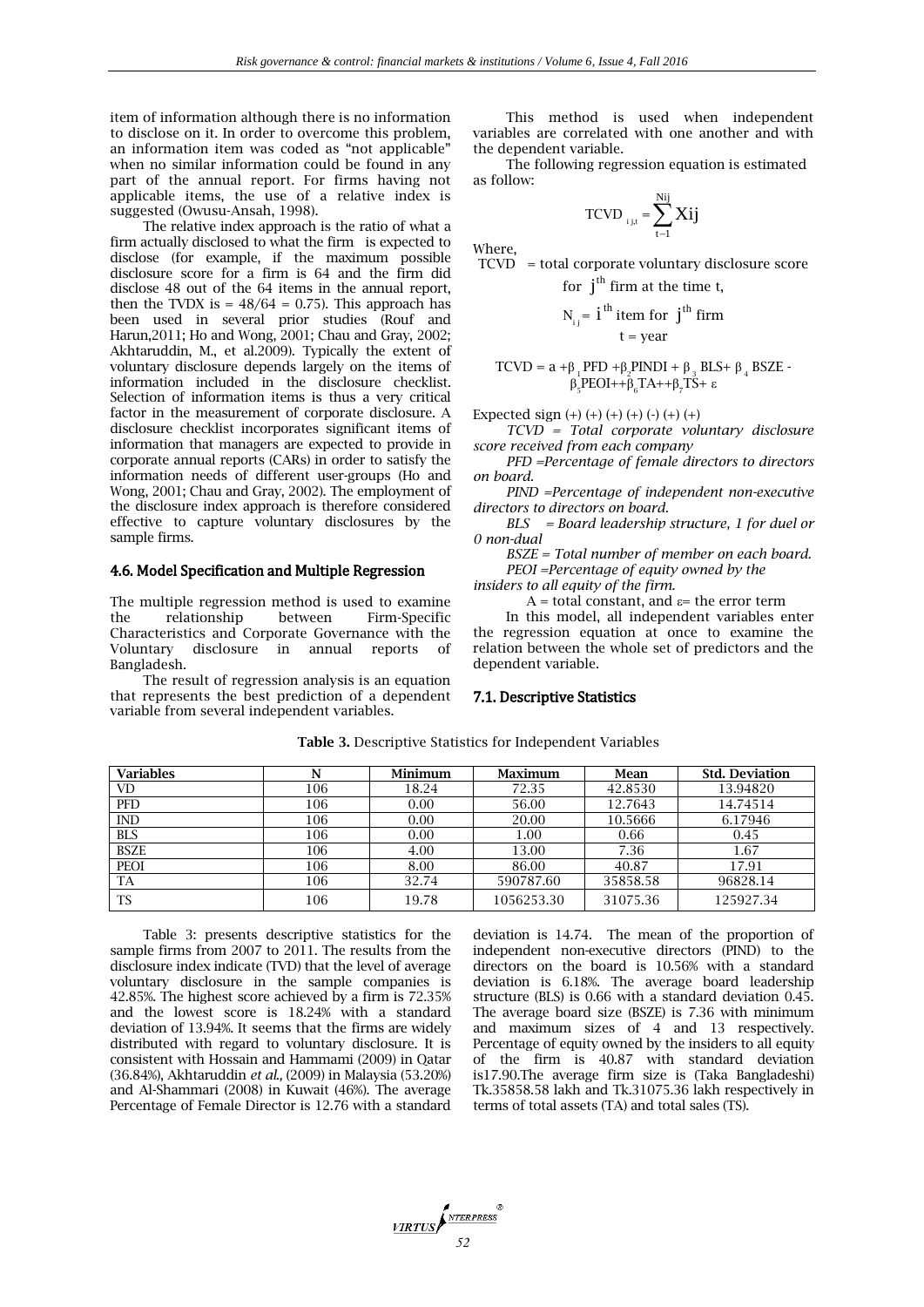

**Figure 1.** The Year-wise disclosure score of sample companies

The figure 1: shows that the average voluntary disclosure items of the listed companies are 41.13% in the year 2007. Consequently, 41.87% disclose in 2008; 42.78 % disclose in 2009; 43.8% disclose in

2010 and 44.69% disclose in 2011. An aggregate, the voluntary disclosure items are gradually increased.

#### 7.2. Pearson Correlation analysis

|             | VD.                      | FD                                                         | <b>IND</b> | <b>BLS</b>             | <b>BSZE</b> | <b>OS</b> | <b>TA</b>              | TS        |
|-------------|--------------------------|------------------------------------------------------------|------------|------------------------|-------------|-----------|------------------------|-----------|
| <b>VD</b>   | 1.000                    |                                                            |            |                        |             |           |                        |           |
| <b>PFD</b>  | $.297$ <sup>(**)</sup> ) | 1.000                                                      |            |                        |             |           |                        |           |
| <b>IND</b>  | $-0.016$                 | .112                                                       | 1.000      |                        |             |           |                        |           |
| <b>BLS</b>  | $.407$ <sup>**</sup> )   | .136                                                       | .051       | 1.000                  |             |           |                        |           |
| <b>BSZE</b> | $.314**$                 | .059                                                       | $-222*$    | $.256**$               | 1.000       |           |                        |           |
| <b>PEOI</b> | $-548$ <sup>**</sup> )   | $-144$                                                     | .055       | $-273$ <sup>**</sup> ) | $-206*$     | 1.000     |                        |           |
| <b>TA</b>   | $.407$ <sup>**</sup> )   | $-105$                                                     | $-0.017$   | .077                   | $.286**$    | $-0.090$  | 1.000                  |           |
| <b>TS</b>   | $.231(*)$                | $-151$                                                     | .049       | .058                   | $.192*$     | .039      | $.763$ <sup>(**)</sup> | $1.000\,$ |
|             |                          | ** Convelation is significant at the 0.01 lovel (9 toiled) |            |                        |             |           |                        |           |

**Table 4.** Pearson Correlation analysis results (N=106)

*\*\* Correlation is significant at the 0.01 level (2-tailed). \* Correlation is significant at the 0.05 level (2-tailed).*

Table 4 provides the Pearson product-moment correlation coefficients of the continuous explanatory variables as well as the dependent variable included in the year of average data for 2007-2011.The result of Pearson product-moment correlation exposed that percentage of female director, board leadership structure, board size and total assets are positively related to voluntary disclosure (P<0.01, Two- tailed), but Percentage of equity owned by the insiders to all equity of the firm

is negatively related to voluntary disclosure (P<0.01, Two- tailed). Total BSZE is positively related to the board leadership structure at the level of  $(P<0.01$ , Two- tailed). Percentage of equity owned by the insiders to all equity of the firm is negatively related to BLS (P<0.01, Two- tailed) and BSZE (P<0.01, Twotailed).

## 7.3. Multiple Regression Analysis

|  |  | Table 5. Multiple Regression Results (N=106) |  |  |
|--|--|----------------------------------------------|--|--|
|--|--|----------------------------------------------|--|--|

| Variables   | Coefficient | <b>Standard Error</b> | <b>Bata t Values</b> | Significance |
|-------------|-------------|-----------------------|----------------------|--------------|
| PFD         | 0.245       | 0.066                 | 3.509                | $0.001***$   |
| IND         | $-0.024$    | 0.155                 | $-0.357$             | 0.722        |
| <b>BLS</b>  | 0.233       | 2.179                 | 3.294                | $0.002***$   |
| <b>BSZE</b> | 0.049       | 0.643                 | 0.634                | 0.528        |
| <b>PEOI</b> | $-0.410$    | 0.056                 | $-5.690$             | $0.000***$   |
| TA          | 0.406       | 0.000                 | 3.804                | $0.000***$   |
| TS          | $-0.038$    | 0.000                 | $-0.351$             | 0.726        |

*R Square = 0.549; Adjusted R squire = 0.522*

*F value =20.084; F significance = 0.000*

*\*P<0.1, two-tailed, \*\*P<0.05, two-tailed, \*\*\* P<0.01, two-tailed*

NTERPRESS **VIRTUS** *53*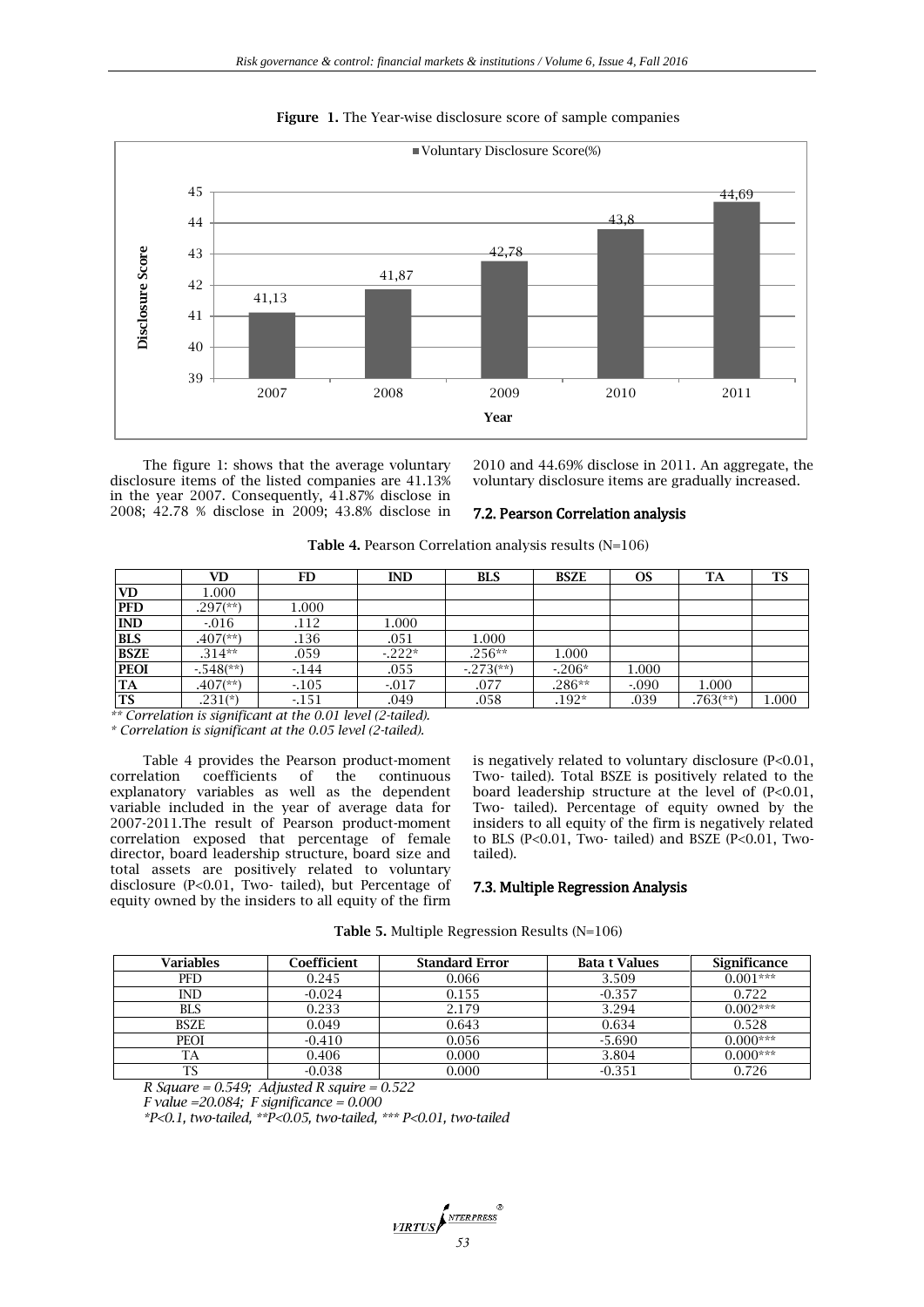Table 5 shows the association between voluntary disclosure index and experimental variables. The coefficient of coordination R-square, F ratio, beta coefficients and t-statistics for the regression model and summarized results of the dependent variable on the explanatory variables can be seen in the Table-5. The result indicates an R-square of 0.549, and an F value of 20.084, which is significant at the 0.000 levels. Both of these values suggest that a significant percentage of the variation in voluntary disclosure can be explained by the variations in the whole set of independent variables.

The percentage of the female directors to the directors on the board is a significant corporate governance variable. The hypothesis of the variable is: H1: A higher proportion of female directors on a board is positively related to the level of voluntary disclosure. The regression coefficient for the variable is 0.245, which is positive and statistically significant at the level of 0.001 (P<0.01, two-tailed). The result indicates that the percentage of female directors to the total directors on board of a firm is positively associated with the level voluntary disclosure of information which supports the hypothesis.

The significant corporate governance variable is the board leadership structure. The regression coefficient for the variable is 0.233 and significance at the 0.002. The result suggests that firms have a board leadership structure is positively associated with voluntary information at the level of 1% significant.

The significant corporate governance variable is the ownership structure. The regression coefficient for the variable is -0.410, which is negative and statistically significant at the  $0.000$  level (P<0.01, two-tailed). This result suggests that the extent of voluntary disclosure is negatively associated with a Percentage of equity owned by the insiders to all equity of the firm higher management ownership

Concerning the firms' specific variables, this study suggests that firms that are larger in size in respect to total assets. The hypothesis of the variable: The extent of voluntary disclosures is positively associated with the total assets. The regression results for firm size by total assets are positively significant at the 0.000 level (P<0.01, two-tailed).

#### **CONCLUSION**

The objective of this study is to examine the board diversity and their influence on voluntary disclosure in annual reports of Bangladesh. These factors include percentage of female directors, proportion of independent non-executive directors on the board, board leadership structure, board size of the firm, percentage of equity owned by the insiders to all equity of the firm, total assets and total sales. In particular, the study aims to determine which of these factors are significantly related to increased voluntary disclosure. The study used the disclosure index to measure voluntary disclosure on a sample of 106 listed companies of Dhaka Stock Exchange in Bangladesh. The finding of this study has contributions for the regulators and enforcement agencies such as Institute of Cost and Management Accountants of Bangladesh (ICMAB), Institute of Chartered Accountants of Bangladesh (ICAB), the Securities and Exchange Commission (SEC) and the Dhaka Stock Exchange (DSE). First limitation of the study is used only non-financial companies as a

sample. So, the results may not extend across all listed companies in Bangladesh. Second, the researchers' constructed disclosure index that has been used in the study. The index is very sensitive and can affect the results if the selected items of information improperly.

## REFERENCES:

- 1. Aripin, N., Tower, G. and Taylor, G. (2008).The determinants of financial ratio disclosures and quality: Australian evidence, Accounting & Finance Association of Australia and New Zealand (AFAANZ) Annual Conference Sydney, Australia 6- 8 July 2008, pp.87-98
- Akhtaruddin, M.,(2005). Corporate mandatory disclosure practices in Bangladesh, The Bangladesh, The International Journal of Accounting, 40, pp. 399- 422
- 3. Akhtaruddin, M., Hossain, M. A., Hossain, M. and Yao Lee (2009).Corporate Governance and Voluntary Disclosure in Corporate Annual Reports of Malaysian Listed Firms, The Journal of Applied Management Accounting Research, Vol-7 Number-1,pp.1-20
- 4. Akhtaruddin.M. and Rouf. M. A.(2012).Corporate Governance, Cultural Factors and Voluntary Disclosure: Evidence from Selected Companies in Bangladesh" Corporate Board: Role, Duties & Composition, Volume 8, Issue 1, 2012, pp.46-58
- 5. Barako, D.G., Hancock, P. and Izan, H. Y. (2006). Factors influencing voluntary corporate disclosure by Kenyan companies, Corporate Governance: An International Review, Vol.14, No.2, pp. 107-125.
- 6. Burke, R. (1999). Women on Canadian corporate boards of director: getting the numbers right!, Corporate Governance Vol.7, No.4, pp. 374-378.
- 7. Chau, GK and Gray, SJ (2002). Ownership structure and corporate voluntary disclosure in Hong Kong and Singapore, The International Journal Account, Vol.37, No.1, pp. 247-265
- 8. Chell, E., and Braines, S. (1998). Does gender affect business 'performance'? A study of micro businesses in business service in the UK, Entrepreneurship & Regional Development, Vol.10, pp. 117-135
- 9. Da-Silva, W. M and Christensen, T.E. (2004). Determinants of Voluntary Disclosure of Financial Information on the Internet by Brazilian Firms, Social Science Research Network-2004, 1-17
- 10. Eng, L. L., and Mak, Y. T. (2003). Corporate governance and voluntary disclosure, Journal of Accounting and Public Policy Vol.22, No.4, pp. 325- 345
- 11. Forker, J. J. (1992). Corporate governance and disclosure quality, Accounting and Business Research, Vol.2, No.86, pp.111-124
- Haniffa, R. M., and T. E. Cooke (2002). Culture, corporate governance and disclosure in Malaysian Corporations, Abacus Vol.38, No.3, pp.317-349
- 13. Ho and Wong (2001).A study of corporate disclosure practices and effectiveness in Hong Kong,Journal of International Financial Management and Accounting, 12(1), 75-101.
- 14. Hossain, M. and Mitra, S(2004). Firm characteristics and voluntary disclosure of geographic segment data by US multinational companies, International Journal of Accounting, Auditing and Performance Evaluation, Vol-1, No. 3, pp-288-303
- 15. Hossain, M. and Hammami, H.(2009).Voluntary disclosure in the annual reports of an emerging country: The case of Qatar, Advances in International Accounting, Vol.17, pp. 227-250